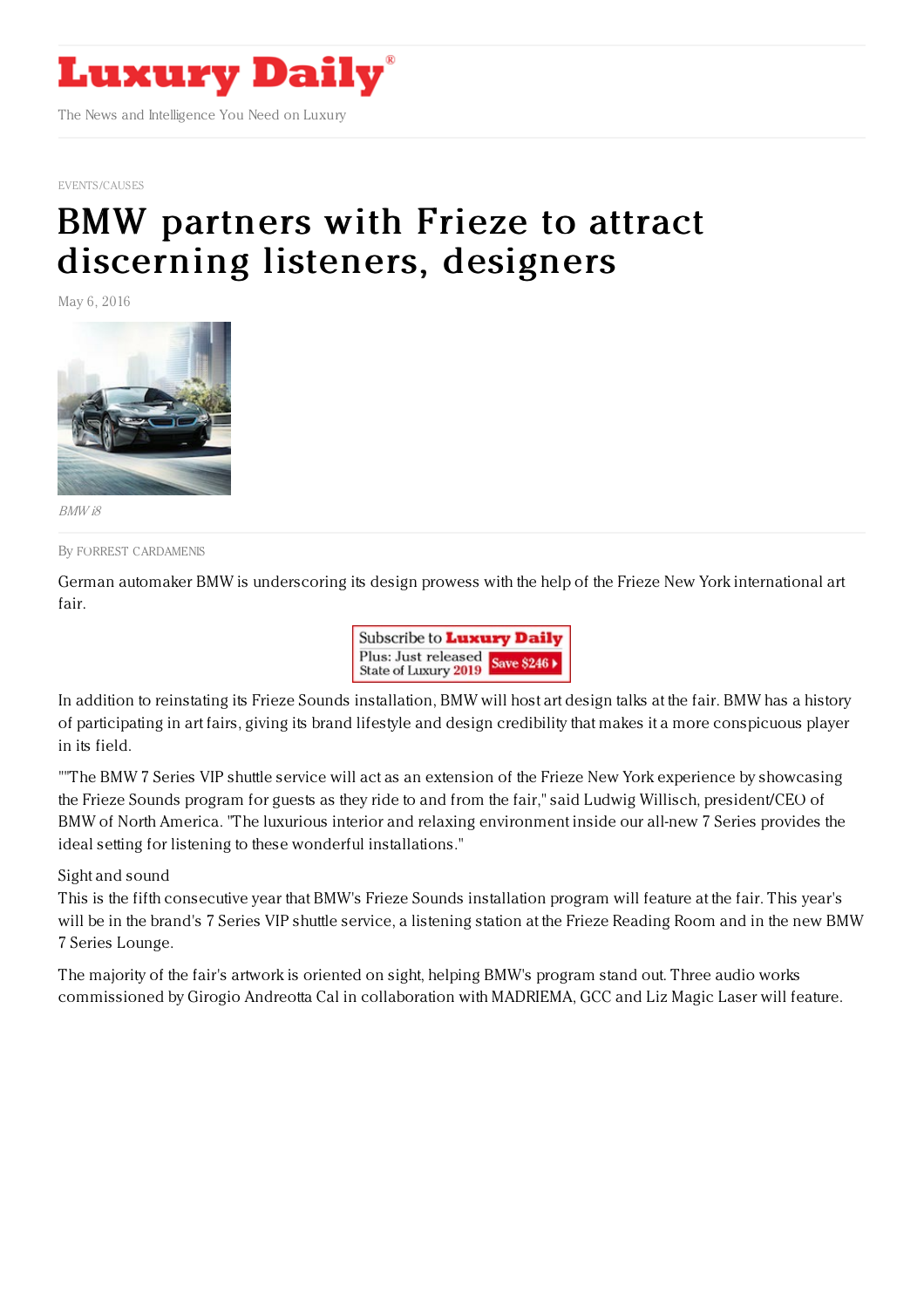

## BMW Frieze Sounds

Those not able to attend the fair can engage the works on friezeprojectsny.org, giving the brand a visibility that extends beyond attendees.

BMW's art and design talks will take place in Soho House as part of an ongoing partnership with the venue. On May 3, illustrator Nicholas Bleckman and Rob Giampietro, creative lead for Google Design NY, discussed graphic design in the digital age.

At the second conversation, on May 7, Designworks president Laurenz Schaffer and America's Cup Event Authority CEO Sir Russell Coutts will discuss the explore of design and performance.



## BMW X5 hybrid

Prior to partnering for Frieze New York in 2012, BMW was a partner of Frieze London, dating back to 2012. In addition, it has partnered with Art Basel in Hong Kong, Miami and Basel, with Berlin Gallery Weekend and with TEFAF Maastricht (see [story](https://www.luxurydaily.com/bmw-gets-its-name-out-by-sponsoring-european-art-fair/)).

The conversation surrounding the automotive industry is shifting toward the technology field, with electric and autonomous vehicles and connectivity being "holy grails" for many automakers. However, design remains a significant selling point for a separate group of consumers.